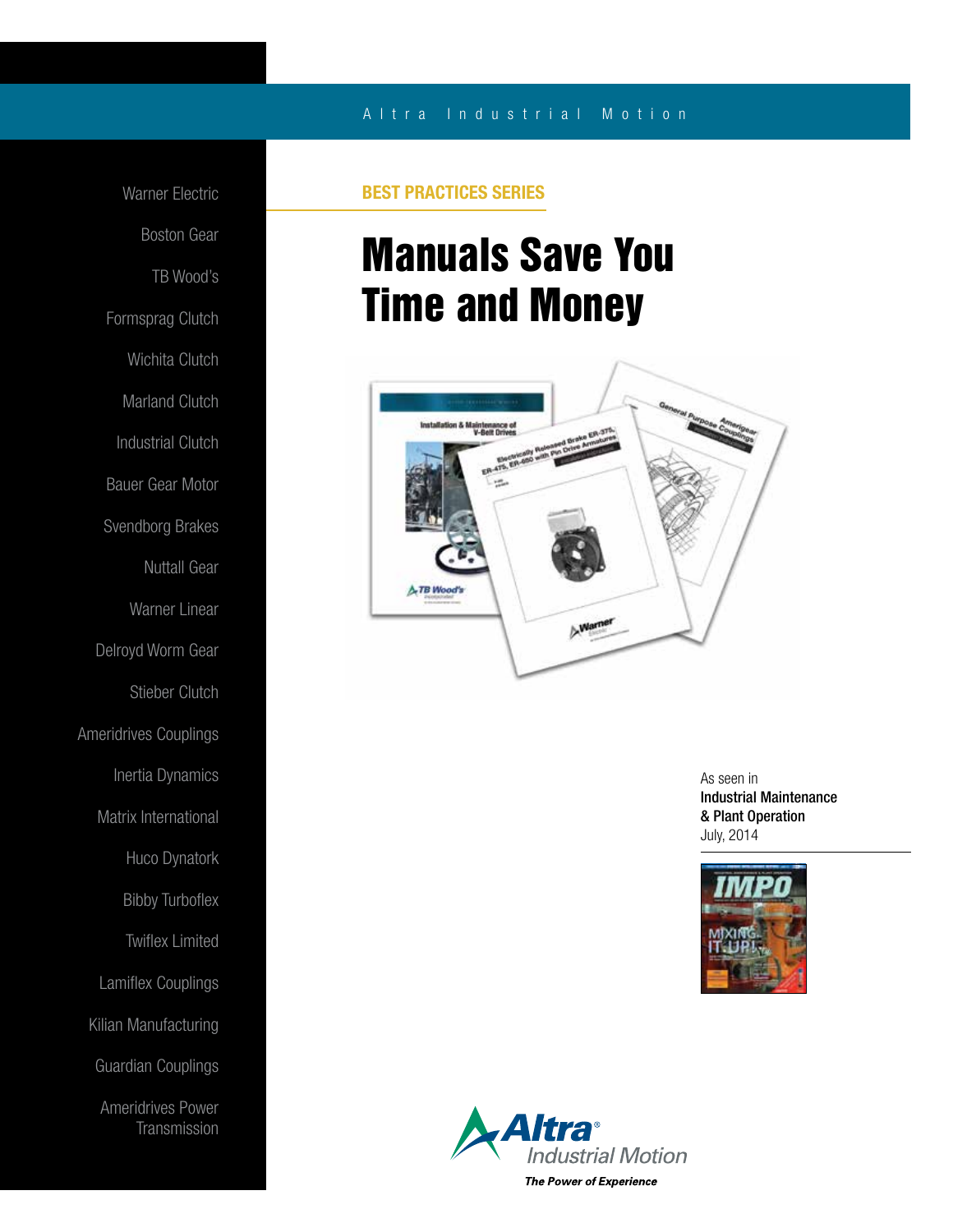## Manuals Save You Time and Money

*By Greg Cober, Altra Industrial Motion Product Training Manager*

Chances are that you know someone on your maintenance staff that relies totally on their experience, while disregarding the need to read manuals. They just plow ahead and try to make things work; and the fact is that as often as not, they are able to make things work. One of the reasons companies have application support departments is that while most of us can make things work, we don't always get them to work well!

 In an environment of global competition it is increasingly imperative that things work well, that they work efficiently and that they last long. To achieve those goals, attention to detail, awareness of proper installation and use are needed. Not only that, taking a few extra steps at the start can be a time saver in the long run.

 Take for instance the installation and tensioning of V-belt drives. A new V-belt drive, regardless of size, will stretch some during an initial 24 to 48 hours of run time. Some belts take advantage of materials that stretch less while others trade off cost for a bit more stretch. The best of belts will elongate perhaps 1% while other designs will stretch up to 2-3%. What is true for all is that the majority of that elongation will take place in the first few days of running. Left alone, those elongated belts will slip more, wear more and overall run at a lower efficiency and have lesser life than a unit that is re-tensioned after the first 50 hours of run time. Taking the several minutes to remove a belt guard, re-tension the belt does create a downtime event. However, if those several minutes buy you a significant increase in belt life so that the belt will need replacement less often, it is a good investment of time since in the long run you will save the cost of new belts plus save energy since the belts will transmit power more efficiently. Plus, a planned downtime event to re-tension belts is much better than an unplanned belt failure.

#### Perfectly Calibrated Hands and Wrists

 Speaking of re-tensioning; along with our lack of manual reading often comes an absolute sureness in our perfectly calibrated hands. We *know* that our thumb can press on a belt and *know* that it is at the proper tension for that installation. Belt drive installation manuals as well as belt drive sizing programs provide belt tension for a given drive system such as the example shown.

 Using a simple V-belt tension tester will ensure that your belt is getting to the proper tension even if your thumb is having an off day!

### **Belt Tension (per strand)**

| Deflection (in) | 0.49 |
|-----------------|------|
| Force (min lbs) | 5.53 |
| Force (max lbs) | 8.20 |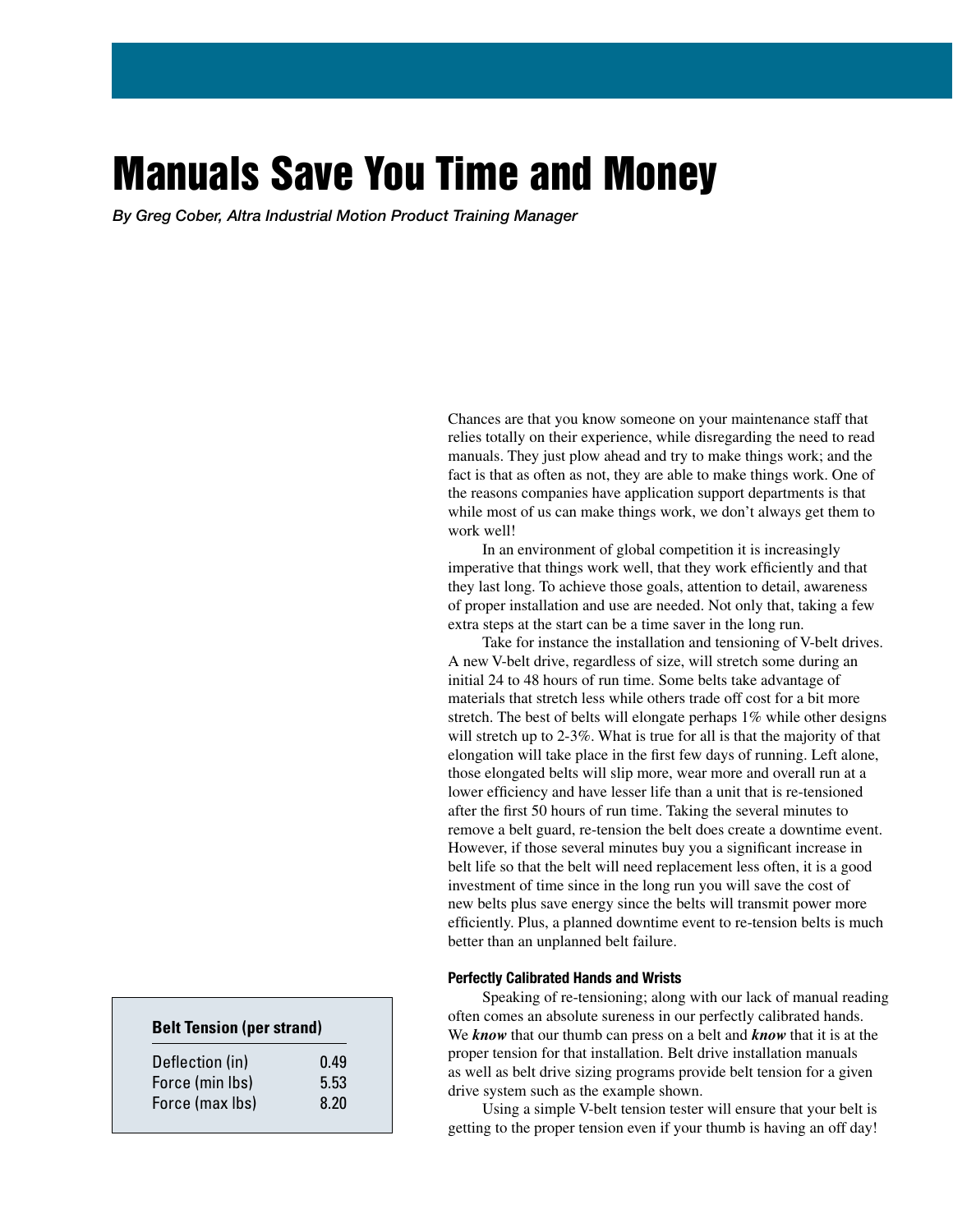

 Along with our perfectly calibrated belt tensioning thumbs many of us want to believe that we have wrists that are perfectly calibrated for torque. We are just sure that when we tighten those bolts that our calibrated wrists have put just the right force on the wrench. Yet one of the most common causes of belt failure is that belt alignment has shifted when under-tightened setscrews or bushings have shifted. Worse are those situations where over-tightening of bushings cause them to crack or when over-tightening of fasteners damages hubs. In either case, the result can be shifting products that can become dangerous quickly. Use of a torque wrench that is set to the manufacturer's recommended torque level will ensure that sheaves stay in alignment and coupling fasteners stay in place.

#### Mallets and 2x4's are not recommended adjustment tools

 Warner Electric ER brakes consist of a set of permanent magnets built into the electrically released brakes so that when power is turned off the magnetism from the permanent magnets causes the unit to engage and stop the load. They are commonly used for applications such as declining conveyors or vertical lifts where a power failure could become a dangerous event if the load were to accelerate under gravitational force. In these ER brakes, when power is applied the electric coil creates an offsetting magnetic field and the two sets of magnetism balance each other out so that the result is zero magnetism. To work correctly these brakes must be mounted against a surface that is non-magnetic. If they are mounted to a piece of simple steel or angle iron, the permanent magnets in the brake will magnetize the mounting surface. For that reason, in the catalog and in the manual is the following statement (circled):



 Several years ago there was an instance where an ER brake was mounted against a steel frame. When the brake failed to operate properly, the maintenance staff had to whack it three times with a two-by-four to get it to disengage so it could be replaced.

Work in our industry long enough and you will see

it all. As the saying goes, "When your only tool is a mallet, everything looks like a nail". Mallets are used to align gearboxes. Mallets are used to 'press on' bearings. Tight fit? No problem; just give it a few 'love taps' with the mallet. But Seriously, it



is entertaining to share stories of this sort, but in a world where factories compete

globally, installation and maintenance methods need to follow best practices. Installing and operating products to manufacturers' specifications will ensure that products provide the most efficient possible performance and longest possible life. Taking the time to read through a manual to get it right saves time and money.